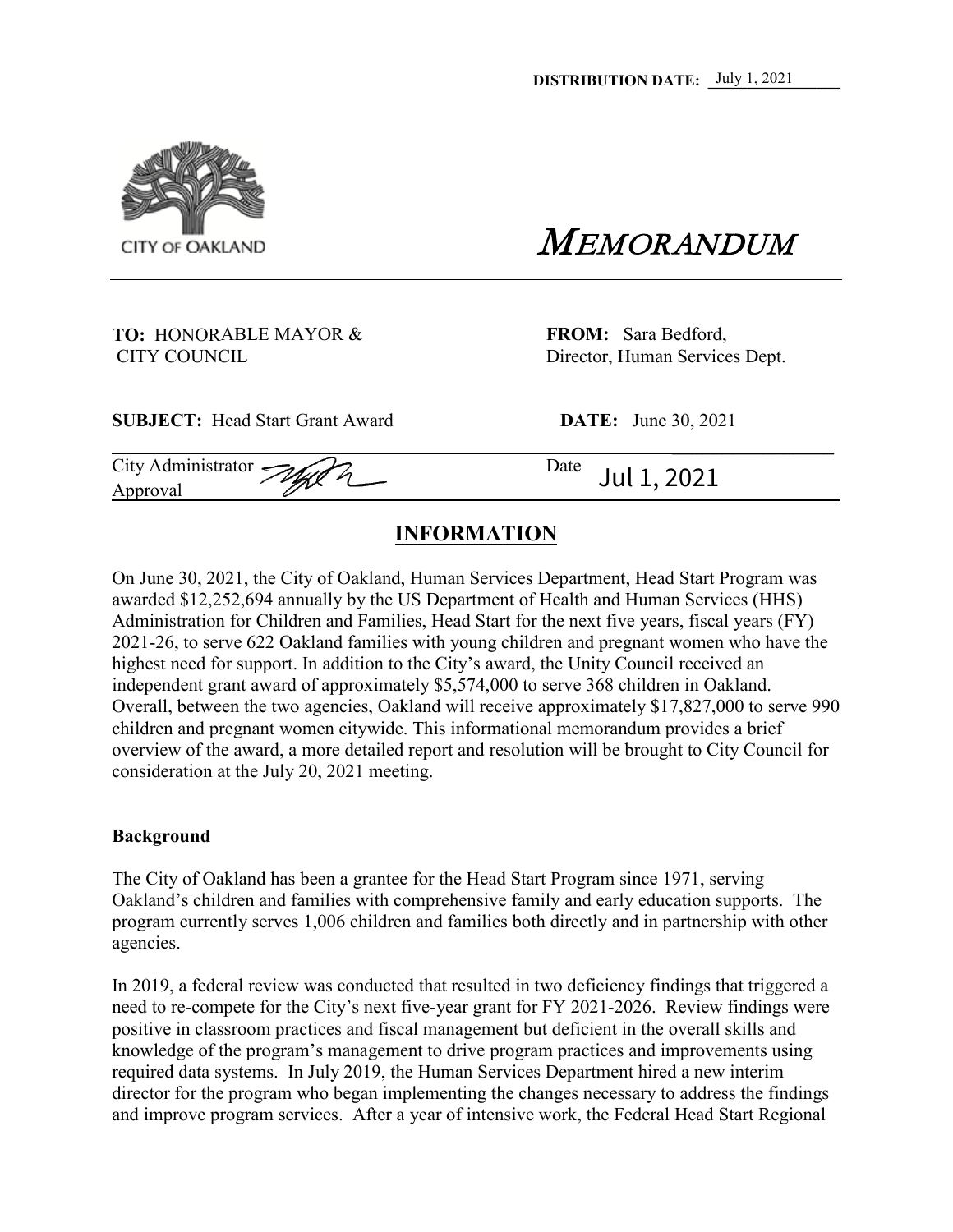Office re-reviewed the program in 2020 and all issues were found to be corrected. The Interim Director, who led the programmatic improvements was made a permanent Director in August 2020.

In Fall of 2020, HHS released Head Start funding for the interested entities in Oakland under a Request for Proposals open to competitive bidding. During the reapplication process, the Unity Council, a long-standing partner and delegate agency of the City, made the determination that given its size and current standing as an independent grantee of Head Start (in Contra Costa County) it desired to apply separately. This decision was made in consultation with the City of Oakland and with a commitment to continue to work together to strengthen early childhood programming in Oakland, regardless of the award outcome. The Unity Council in the FY 20-21 program year served as a City of Oakland delegate serving 368 children and families with a contract of \$4,849,972. The City of Oakland Head Start Program applied for the full funding available to the Oakland region which totaled \$17,826,886.

The City of Oakland's application was developed with an emphasis on meeting the pressing needs of Oakland families, driven by that data that shows the most disparate outcomes for Black families, unhoused families, and geographic disparities of access. It was also designed to meet the rapidly changing landscape of early childhood education as the State of California embraces universal Transitional Kindergarten (TK) and all preschool programs will lose enrollment and state funding for 4 year olds. As a result, programs must re-tool to serve younger children (pre-TK) which requires higher teacher ratios, different classroom requirements and other structural changes. The cost to serve children 3 and under is therefore higher than the 4- to 5-year-old program.

## **City of Oakland Head Start Award and Program Design**

The Administration for Children and Families, Head Start, made final award announcements to the City of Oakland on June 30, 2021, indicating an award of \$12,252,694 to serve 622 children and families. There are 330 Early Head Start slots (0–3-year-old) and 292 Head Start slots (4-5 year-old) funded by the grant. The balance of the available funding, \$5.5 million was awarded to the Unity Council to serve 368 children and the two agencies will coordinate and align their implementation strategies to best serve the entire Oakland community.

The City of Oakland award will allow the City's Head Start program to pursue innovative strategies to address equity and meet demands to strengthen the supports for the most vulnerable families and create pathways out of poverty for families and children. Specifically, the grant supports:

- $\triangleright$  A mobile classroom designed to reach and serve families who are houseless, living on the streets or in shelters, with critical family support, health, and education services – ultimately linking them to full-time care.
- $\triangleright$  Invests in Family Child Care Centers throughout Oakland, helping them deliver Head Start quality services. This model helps meet the needs of families with non-traditional